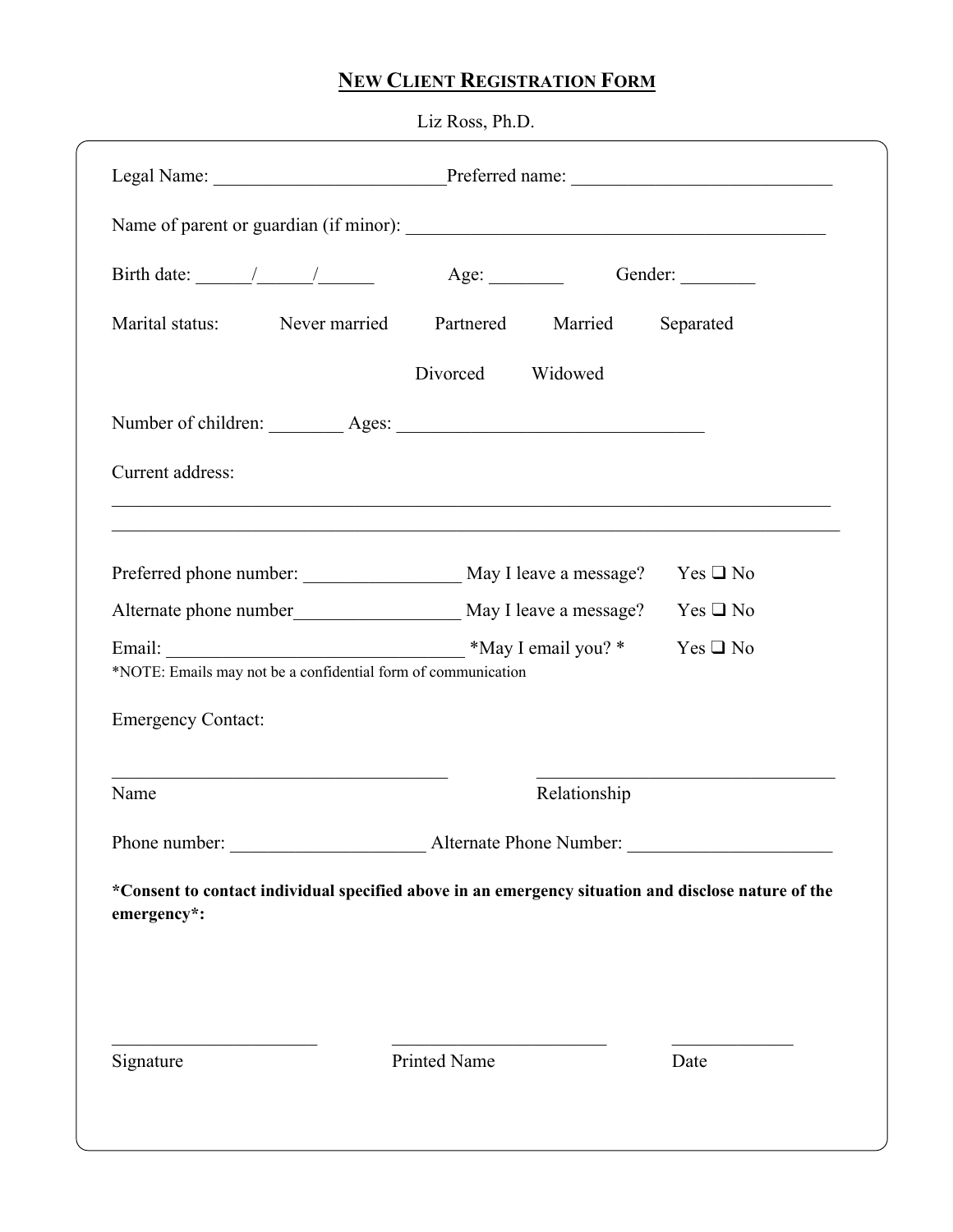Referred by:

## **Mental Health Information:**

Mental health history including past treatments and reason for discontinuation of services:

 $\_$  , and the set of the set of the set of the set of the set of the set of the set of the set of the set of the set of the set of the set of the set of the set of the set of the set of the set of the set of the set of th

Have you ever been hospitalized for a psychiatric emergency (please describe)?:

Current mental health treatments (including medications):

Psychiatrist's name: \_\_\_\_\_\_\_\_\_\_\_\_\_\_\_\_\_\_\_\_\_\_\_\_\_\_\_\_\_\_\_\_\_\_\_\_

Contact Information:

Duration of treatment:

If you enter treatment with me for psychological problems, may I tell your psychiatrist so that he or she can be fully informed and we can coordinate your treatment? ❑ Yes ❑ No

 $\_$  , and the set of the set of the set of the set of the set of the set of the set of the set of the set of the set of the set of the set of the set of the set of the set of the set of the set of the set of the set of th

Presenting problem/ current symptoms:

Circle the symptoms below that apply to you:

| Depressed mood           | Mood swings               | Rapid speech        | Irritability          |
|--------------------------|---------------------------|---------------------|-----------------------|
| Panic attacks            | Fears/Phobias             | Sleep disturbance   | <b>Hallucinations</b> |
| Memory problems          | Alcohol/substance abuse   | Body complaints     | Disordered Eating     |
| Repetitive thoughts      | Anxiety                   | Difficulty relaxing | Repetitive behaviors  |
| Homicidal thoughts       | Suicidal thoughts         | Trouble planning    | Relationship problems |
| Difficulty concentrating | Poor appetite/ overeating | Agitation           | Trouble concentrating |

Has anyone in your family been diagnosed with a psychiatric condition or received mental health treatment (please describe):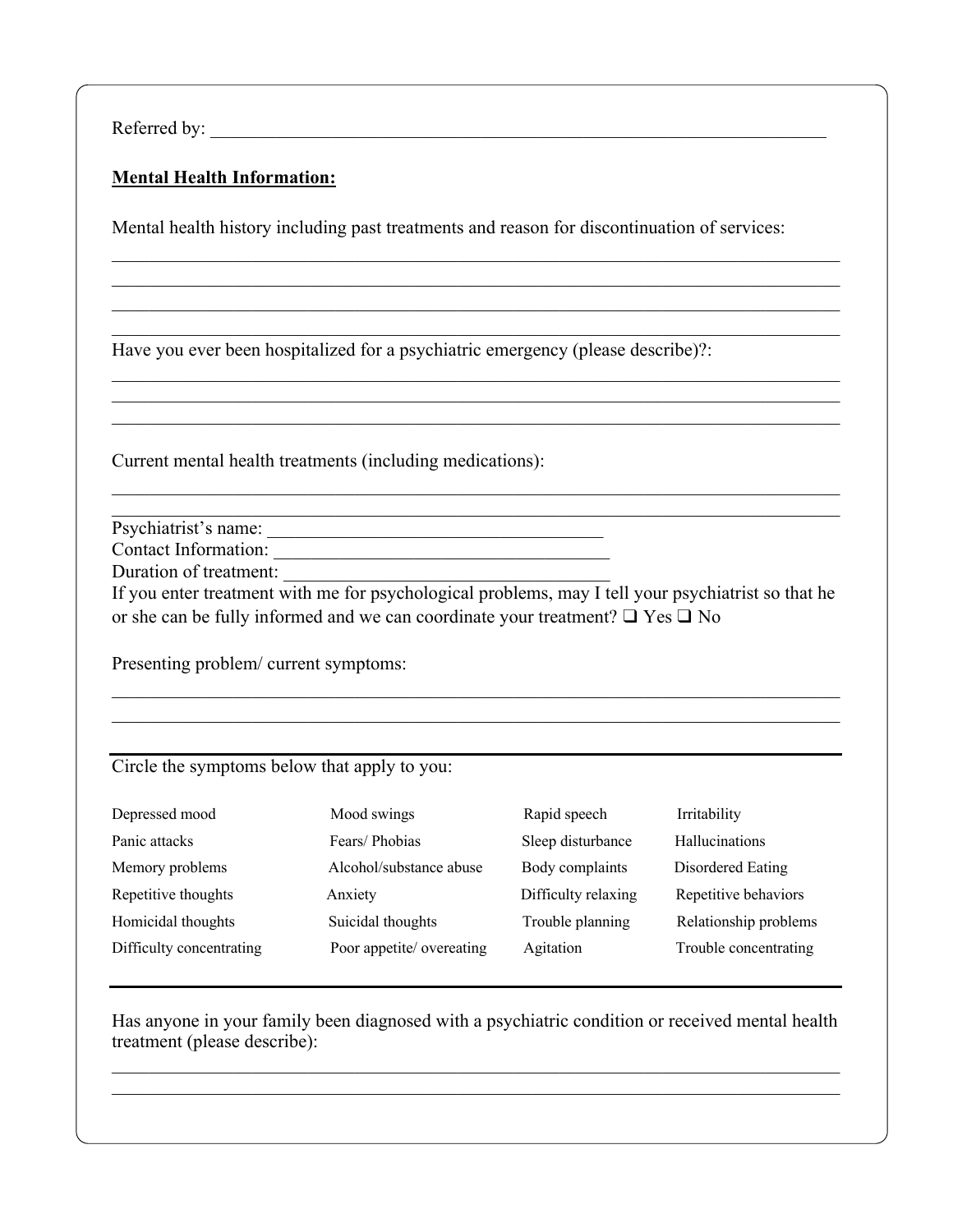## **General Health Information:**

Please list any current physical or medical conditions (e.g. chronic pain, headaches, hypertension, diabetes, thyroid dysfunction, etc.):

Please list any major past medical conditions, hospitalizations, or surgical procedures:

|          |                                             | Please list any current medications/supplements you take regularly: |                                                                             | ,我们也不能在这里的时候,我们也不能在这里的时候,我们也不能会在这里的时候,我们也不能会在这里的时候,我们也不能会在这里的时候,我们也不能会在这里的时候,我们也不 |
|----------|---------------------------------------------|---------------------------------------------------------------------|-----------------------------------------------------------------------------|-----------------------------------------------------------------------------------|
|          |                                             |                                                                     | How would you describe your current sleep patterns (circle all that apply)? |                                                                                   |
|          |                                             |                                                                     | Restful/Adequate Sleep Sleep too much Sleep too little Poor quality         |                                                                                   |
|          |                                             |                                                                     | Disturbing dreams other:                                                    |                                                                                   |
|          |                                             |                                                                     |                                                                             |                                                                                   |
|          |                                             | How would you describe your current eating habits?                  |                                                                             |                                                                                   |
|          |                                             | Normal Eating less Eating more Bingeing                             |                                                                             | Restricting                                                                       |
|          |                                             |                                                                     | Other:                                                                      |                                                                                   |
|          |                                             |                                                                     | Current use of the following substances (frequency of use and amount)       |                                                                                   |
|          |                                             |                                                                     |                                                                             |                                                                                   |
| Tobacco: |                                             |                                                                     |                                                                             |                                                                                   |
|          |                                             |                                                                     |                                                                             |                                                                                   |
|          | History of substance abuse (if applicable): |                                                                     |                                                                             |                                                                                   |